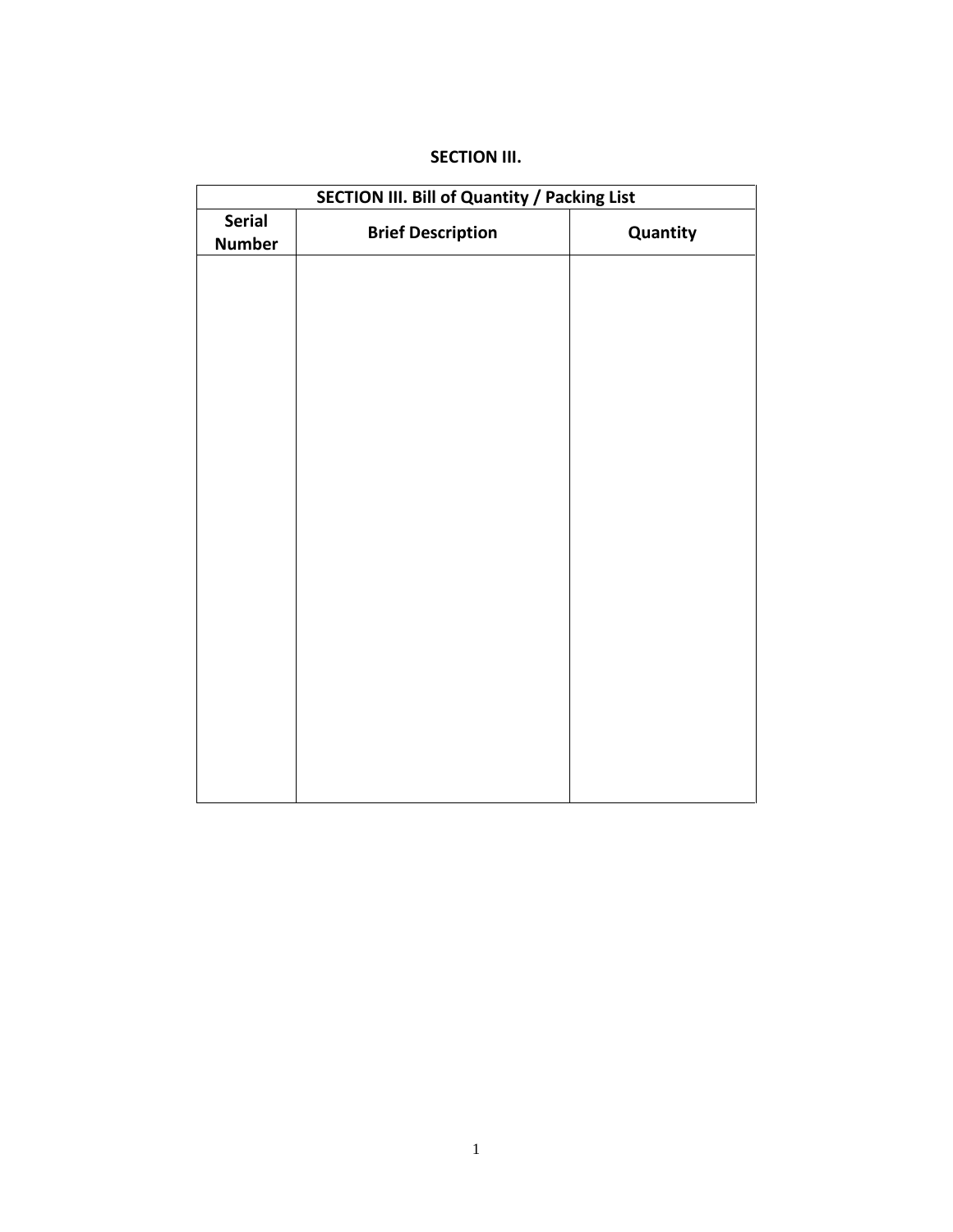#### **SECTION IV.**

# **TECHNICAL SPECIFICATIONS**

(Aide-Memoire)

Equipments offered are required to perform as per the specification to meet the relevant standards to comply Technical Support Services and training and should be from the manufacturer's own standard of production, in supply and conforming as near as possible.

(Detailed specification for Individual equipment to be enclosed separately )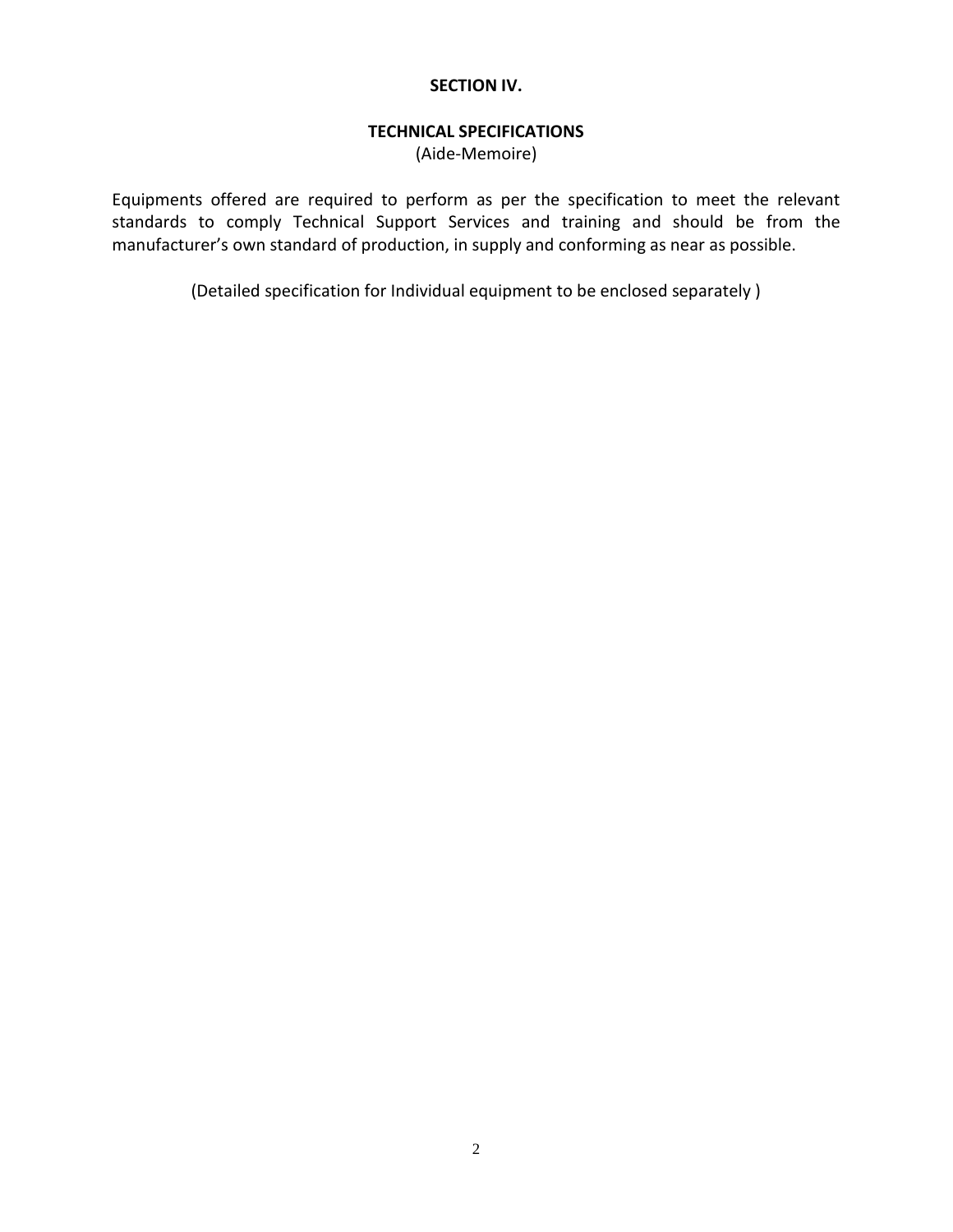### **SECTION V MANUFACTURER'S AUTHORIZATION FORM (in Letter Head of OEM)**

CIPET Tender No…………………..dated………………………

To

M/s. Central Institute of Petrochemicals Engineering & Technology (CIPET) formerly known as Central Institute of Plastics Engineering & Technology (CIPET) Corporate Office, Industrial Estate, Guindy, Chennai – 600 032, Tamilnadu, India.

Dear Sir

Ref: Bid Reference

We hereby authorize  $M/s$ 

…………………………………………………………………………………………………………………………………….

(Name and address of Agents/Dealers) to bid and conclude the contract with you against the above Bid are authorized to bid and conclude the contract in regard to this business against this specific Bid.

We hereby extend our full guarantee and warranty as per clause 7 of the Terms and Conditions of Contract for the goods offered for supply and subsequent maintenance, supply of spares & services in the event of award of contract, against this invitation for bid by the above firms.

Yours Faithfully,

(Name) for and on behalf of M/s……………………. (Name of Manufactures)

**Note:** This letter of authority should be on the letterhead of the manufacturing concern and should be signed by a person competent and having the power of attorney to bind the manufacturer.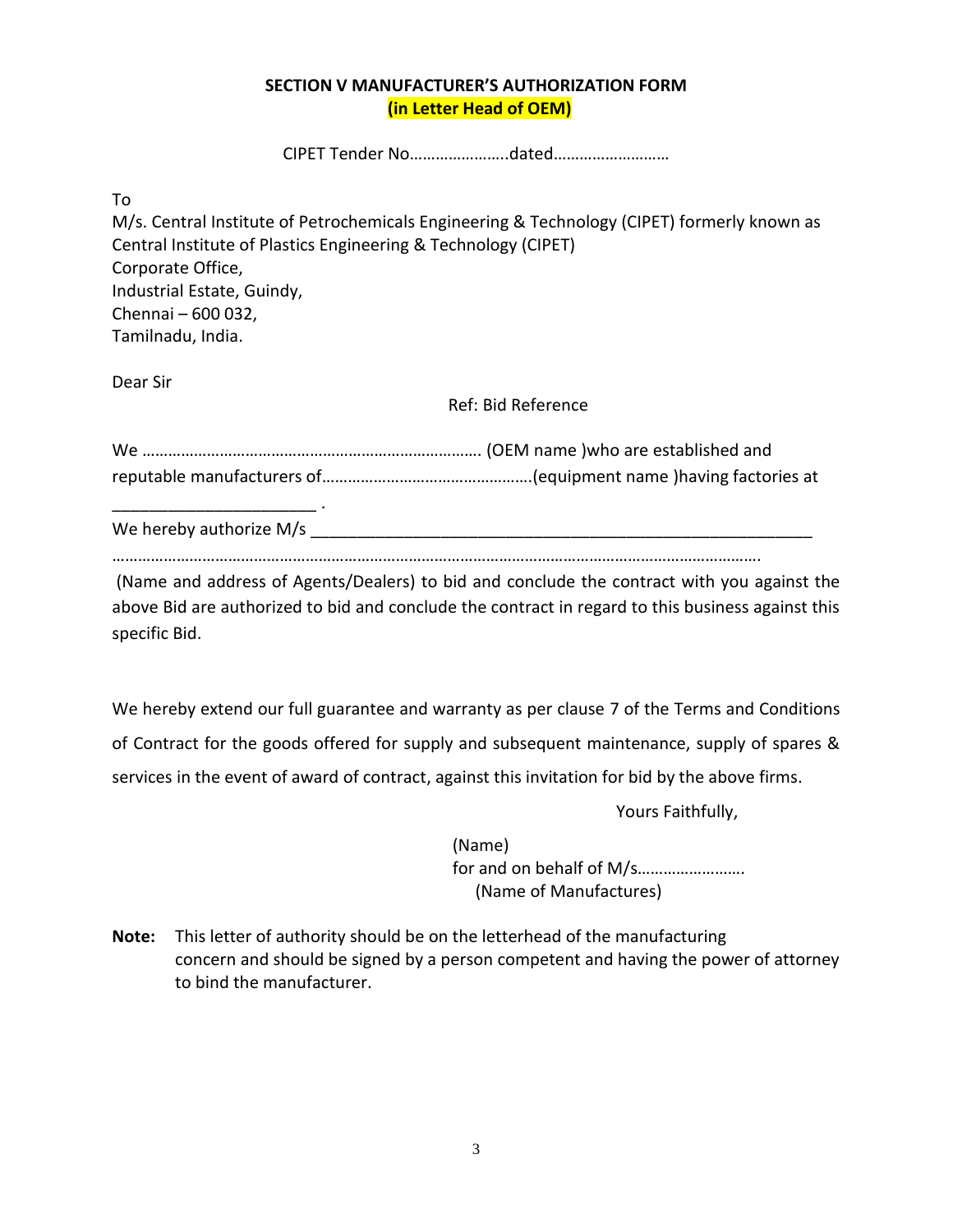# **SECTION VI. BID FORM AND PRICE SCHEDULES (in Letter Head)**

Date:………………………. Tender No:………………

 $To:$ 

M/s. Central Institute of Petrochemicals Engineering & Technology (CIPET Head Office, Industrial Estate, Guindy, Chennai – 600 032 Tamil Nadu, INDIA.

Dear Sir,

Having examined the Bidding Documents including Addenda Nos.(insert Numbers), the receipt of which is hereby duly acknowledged, we, the undersigned, offer to supply and deliver (Description of Goods and Services) in conformity with the said Bidding Documents and with the schedule of prices attached herewith and made part of this bid.

I/We have examined the details of the equipments to be supplied and have carefully noted the conditions of contract and the specification /drawings with all stipulations of which I/we agreed to comply.

We undertake, if our bid is accepted, to commence delivery within (Number) days and to complete delivery of all the items and perform incidental services as specified in the Contract within (Number) days calculated from the date of receipt of your Notification of Award/Letter of Credit.

If our bid is accepted, we will obtain the guarantee of a bank in a sum not exceeding 3% of the Contract Price for the due performance of the Contract.

We agree to abide by this bid for a period of (Numbers) days from the date fixed for bid opening under Clause 9 of the Instruction to Bidders and shall remain binding upon us and may be accepted at any time before the expiration of that period.

Until a formal Contract is prepared and executed, this bid, together with your written acceptance thereof and you notification of award, shall constitute a binding contract between us.

We understand that you are not bound to accept the lowest or any bid you may receive. Dated this…………day of……………………20…….….

Signature: …………………………

(in the capacity of):…………………

Duly Authorized to sign bid for and on behalf of ……………………………………………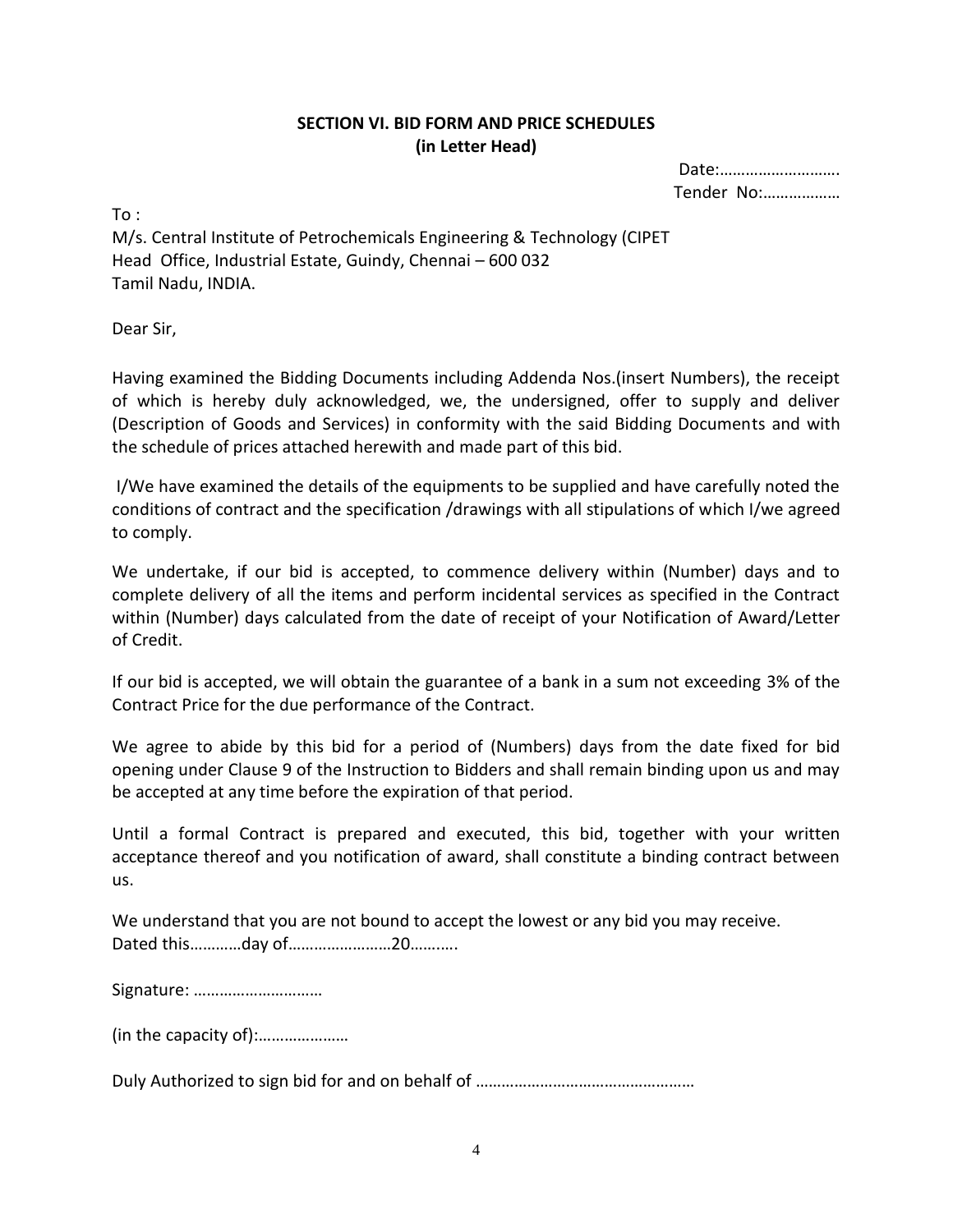# **SECTION IX – A**

(Please see clause 7.2 I of instruction to bidders)

## **PROFORMA FOR PERFORMANCE STATEMENT**

(for Similar/Same Goods/Equipment for a period of last

three years)

Bid No………………………………Date of opening…………………………………..Time……………….Hours

Name of the

Firm…………………………………………………………………………………………………………………………...

| As per   | Description  | Value | Date of     |          | Remarks          | Has the        |
|----------|--------------|-------|-------------|----------|------------------|----------------|
| Contract | and quantity | of    | completion  | Actual   | indicating       | equipment      |
| Order No | of ordered   | Order | of delivery | date of  | reasons for      | been           |
| and date | equipment    |       | As per      | delivery | late             | satisfactorily |
|          |              |       | Contract    |          | delivery, if any | Functioning?   |
|          |              |       |             |          |                  |                |
|          |              |       |             |          |                  |                |
|          |              |       |             |          |                  |                |
|          |              |       |             |          |                  |                |
|          |              |       |             |          |                  |                |
|          |              |       |             |          |                  |                |
|          |              |       |             |          |                  |                |

(Bidders should submit the Purchase order copy & Installation / commissioning report for the same)

Signature and seal of the Bidder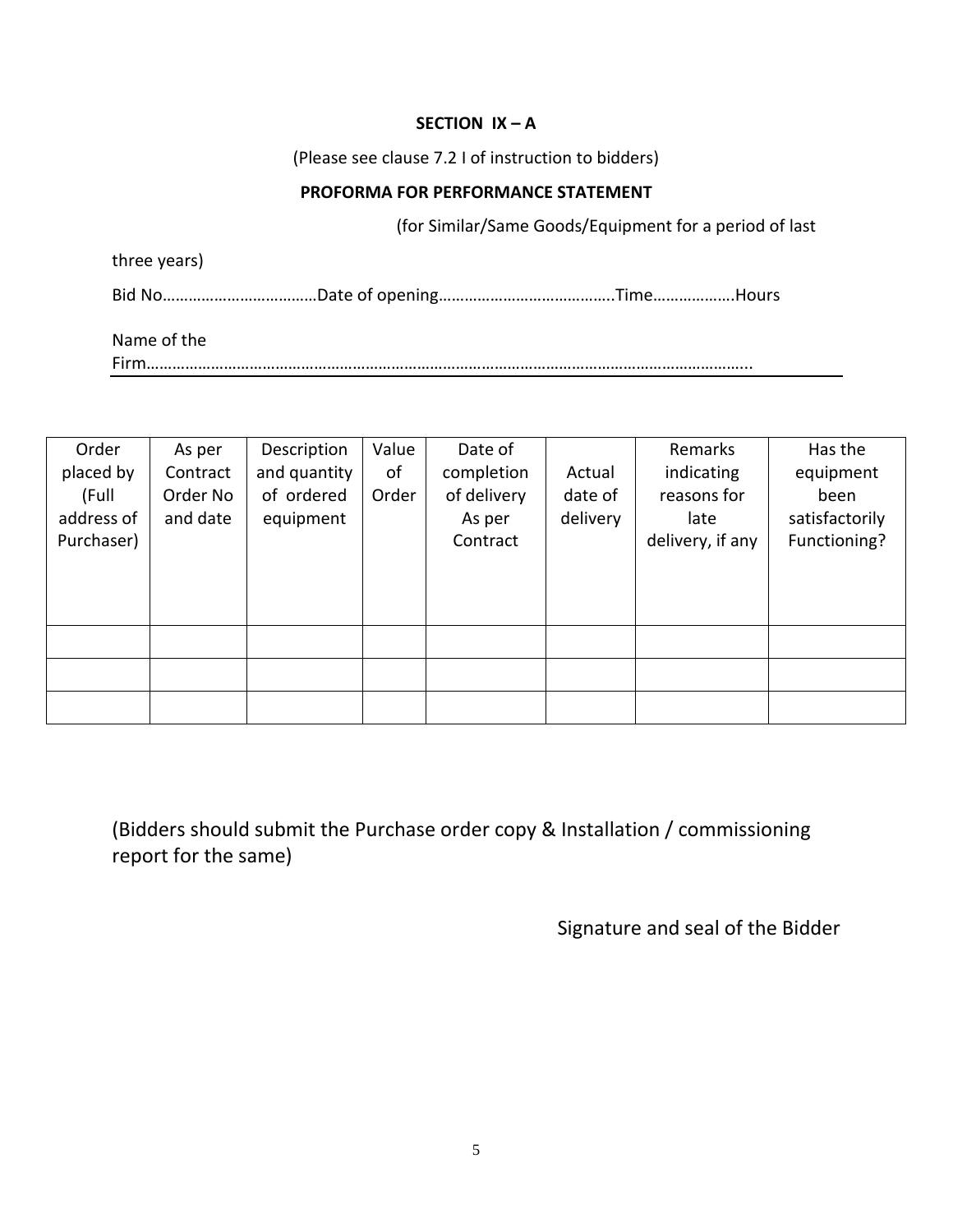| <b>SECTION X</b>                                   |                                 |                   |               |         |  |  |  |  |
|----------------------------------------------------|---------------------------------|-------------------|---------------|---------|--|--|--|--|
| <b>PROFORMA FOR DEVIATION STATEMENT</b>            |                                 |                   |               |         |  |  |  |  |
| Please see Clause 8.3 I of Instructions to Bidders |                                 |                   |               |         |  |  |  |  |
| Bid Ref No.                                        | Date of Opening                 |                   |               |         |  |  |  |  |
| Name of the Firm                                   |                                 |                   |               |         |  |  |  |  |
| Name of the Equipment quoted                       |                                 |                   |               |         |  |  |  |  |
| Model No.:                                         |                                 |                   |               |         |  |  |  |  |
| Purchaser's<br>Specification                       | <b>Bidders</b><br>Specification | Deviation, if any | Justification | Remarks |  |  |  |  |
|                                                    |                                 |                   |               |         |  |  |  |  |
|                                                    |                                 |                   |               |         |  |  |  |  |
|                                                    |                                 |                   |               |         |  |  |  |  |
|                                                    |                                 |                   |               |         |  |  |  |  |

Signature and seal of the Bidder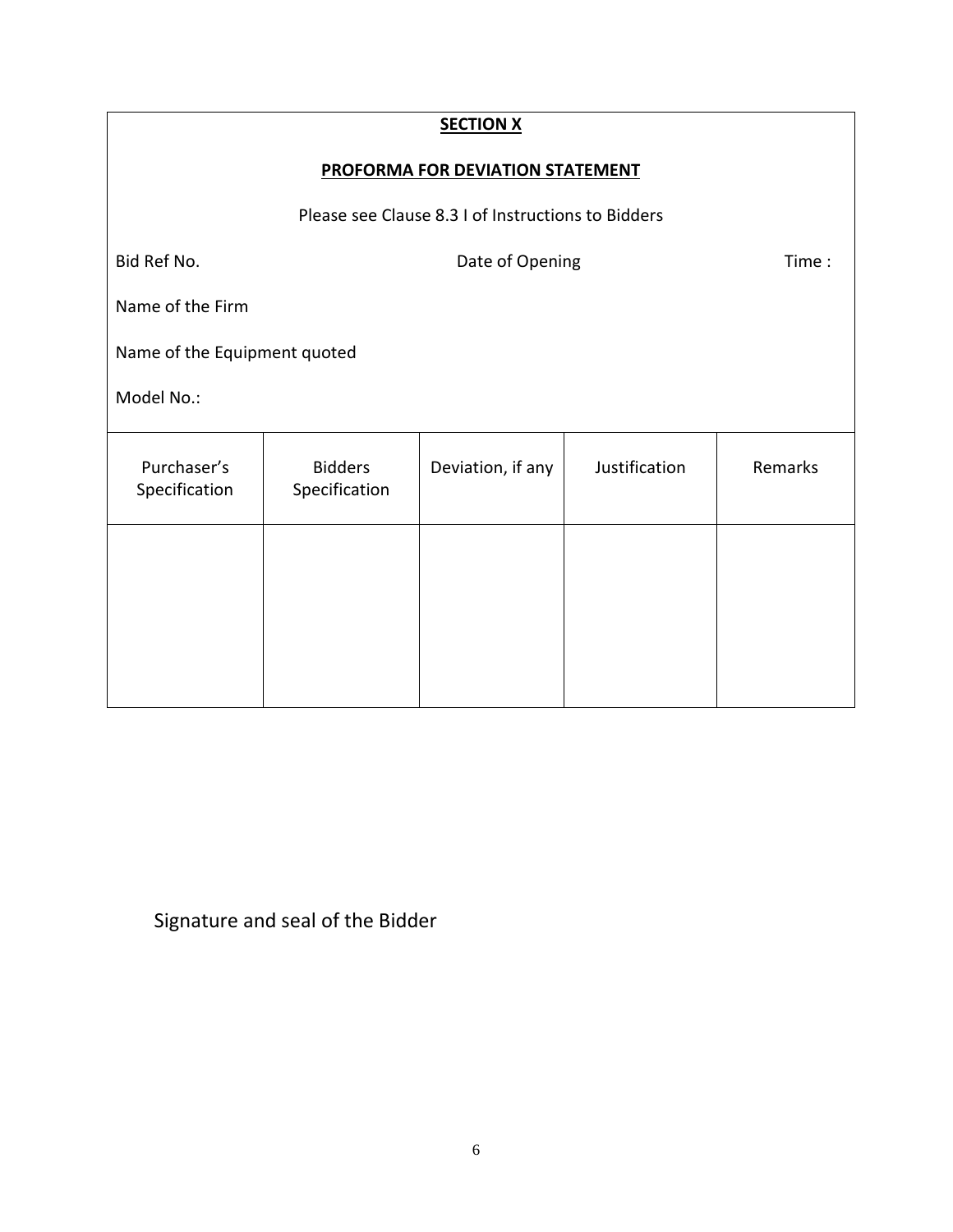#### **SECTION XI :**

#### CERTIFICATE WITH REGARD TO THE BIDDER **NOT HAVING** A LAND BORDER WITH INDIA

**Tender No.\_\_\_\_\_\_\_\_\_\_\_\_\_\_\_\_\_\_\_\_\_\_ Dt:\_\_\_\_\_\_\_\_\_\_\_\_\_**

I have read the clause **(retractions vide Department of Expenditure, MOF, Govt. of India OM No.6/18/2019-PPD dated: 23/07/2020 and its subsequent order dated 23.07.2020 and 24.07.2020 )** regarding restrictions on procurement from a bidder of a country which shares a land border with India.

I hereby certify that \_\_\_\_\_\_\_\_\_\_\_\_\_\_\_\_\_\_\_\_\_\_\_\_\_\_\_\_\_\_\_\_ is not from such a country.

(Name of the Firm/entity) Authorized Signatory Signature and Seal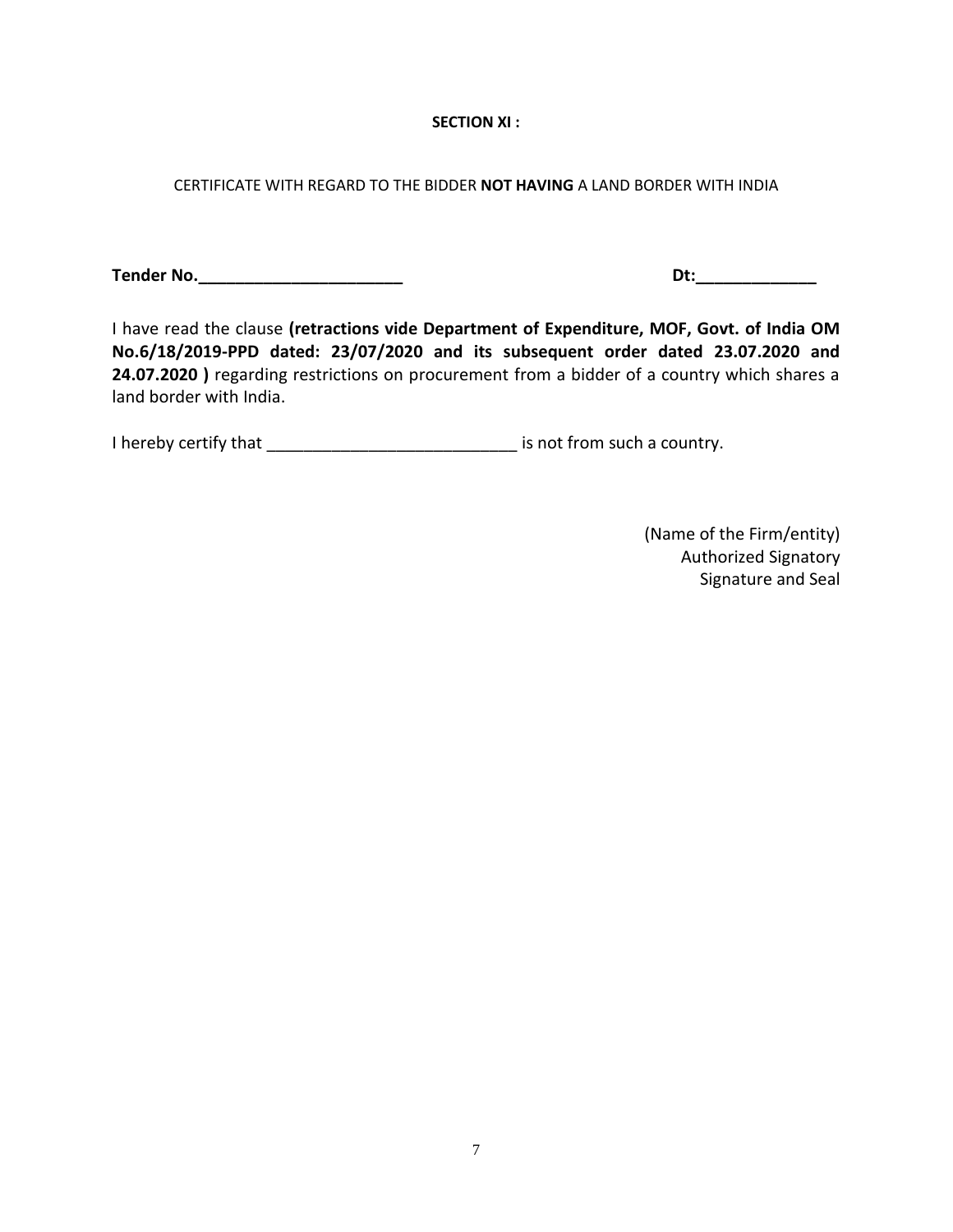#### **Section – XII**

## **Format for Self Certification under Preference to "MAKE IN INDIA" Policy**

#### **CERTIFICATE**

In line with Government Public Procurement Order No. P-45021/ 2 /2017-BE-II dt. 15.06.2017, as amended from time to time and as applicable on the date of submission of tender, we hereby certify that we **M/s. -------------------------------- ---------------------**(Supplier name) is local supplier meeting the requirement of minimum Local content **\_\_\_\_\_%** as **Class1/ Class2/ Non Local Supplier( tick whichever is applicable)** defined in above orders for the material against **Tender No.---------------------**

Details of location at which local value addition will be made is as follows:

------------------------------------------------------------------------------------------------- ------------------------------------------------------------------------------------------------- ------------------------------------------------------------------------------------------------- ------------------------------------------------------------

We also understand, false declaration will be in breach of the code of Integrity under Rule 175(1)(i)(h) of the General Financial Rule for which for which a bidder or its successors can be debarred for up two years as per Rule 151 (iii) of the General Financial Rules along with such other actions as may be permissible under law.

Seal and Signature of Authorized Signatory

Class1 Supplier –Local content higher than 50%, Class2 Supplier –Local content higher than 20%, Non Local Supplier – 20% and below local content.

Bidders can study the general conditions, definitions, Govt. Directives applicable in respect of Local content and prescribed tender condition.